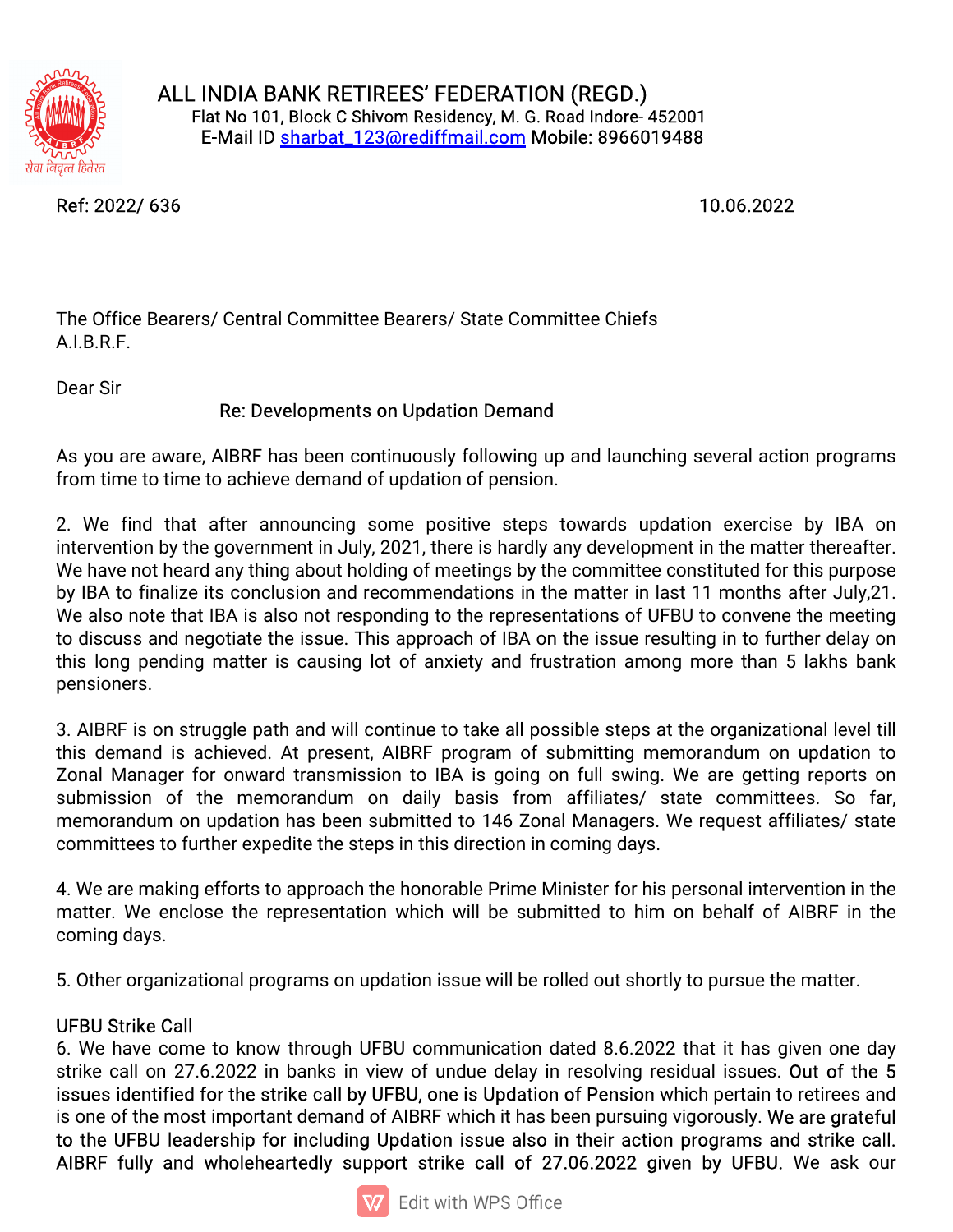affiliates and state committees to participate in demonstration other programs organized by UFBU and its constituents on this occasion to express our support and solidarity in their struggle and fight.

With Greetings,

**Yours Sincerely** malas

(S. C. JAIN)<br>GENERAL SECRETARY